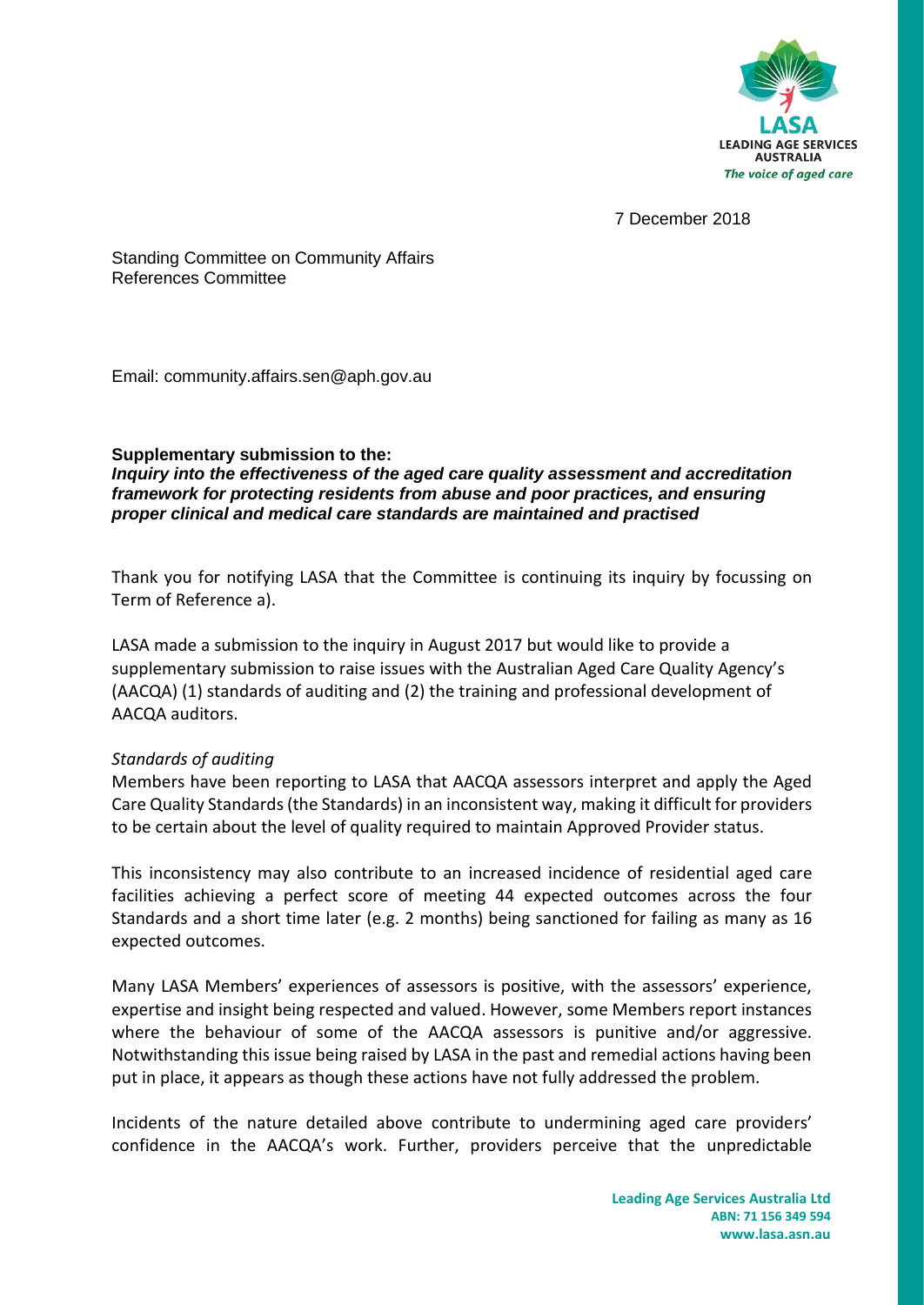outcomes of the AACQA's auditing processes deny them natural justice and procedural fairness.

## *Training of AACQA auditors*

Australia's Aged Care Workforce Strategy *A matter of care* notes that the training and professional development of the Australian Government's aged care workforce could be improved:

'The entry courses for quality assessors and complaints and compliance officers would all benefit from a review of VET qualifications such as Diplomas of Quality Auditing (for the Quality Assessment workforce) and Government Investigation (for the Compliance and Complaints workforces). The bottom line for consumer safety is that training packages for customer-facing and decision-making staff must support regulatory purposes and meet appropriate job design standards.' (p.77)

LASA considers that the improved training and professional development proposed by Australia's Aged Care Workforce Strategy would assist the quality assessor workforce to enhance their auditing processes.

LASA is writing to the Minister for Senior Australians and the Aged Care Aged Care Quality and Safety Commission to make them aware of the issues raised in this supplementary submission.

In the 2018 Federal Budget the government announced the creation of an independent Aged Care Quality and Safety Commission from 1 January 2019. The Commission brings together the functions of the AACQA and the Aged Care Complaints Commissioner.

LASA would be pleased if the Committee include in its report a recommendation for the new Commission to undertake steps to urgently address these issues.